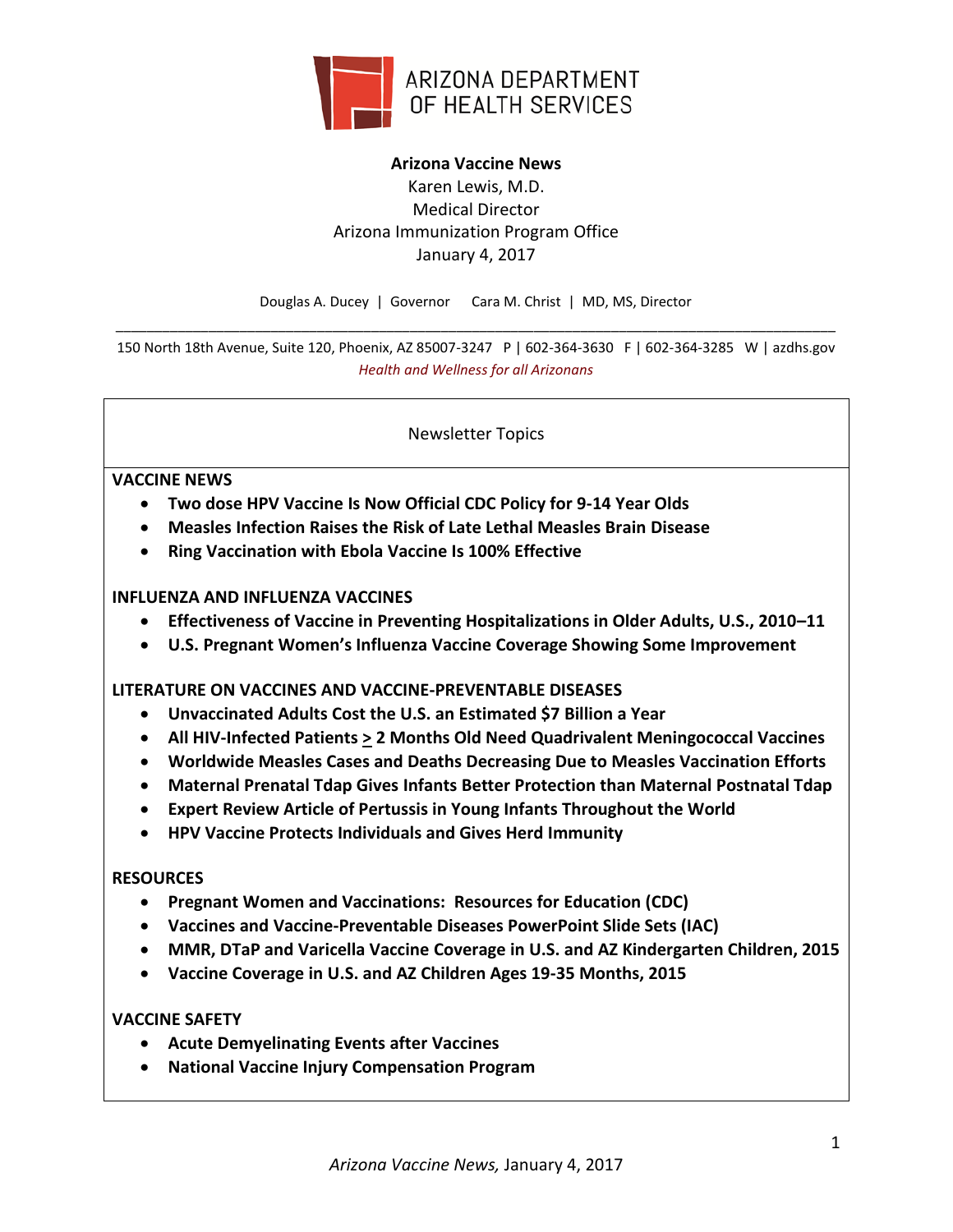

### **VACCINE NEWS**

### **Two dose HPV Vaccine Is Now Official CDC Policy for 9-14 Year Olds**

- The 2-dose human papillomavirus (HPV) vaccine schedule is now recommended by the Centers for Disease Control and Prevention (CDC) for patients who start HPV vaccination at ages 9-14 years and who are not immunocompromised.
- The 2-dose series should be separated by 6-12 months with a minimum interval between the two doses of 5 months.
- The previously recommended 3-dose series should still be used for 15-26 year olds and for patients 9-26 years old who are immunocompromised.
- 9vHPV may be used to continue or complete a series started with another HPV vaccine.

See the article in *Morbidity and Mortality Weekly* Report (MMWR), [December 16. 2016.](https://www.cdc.gov/mmwr/volumes/65/wr/pdfs/mm6549a5.pdf)

### **Measles Infection Raises the Risk of Late Lethal Measles Brain Disease**

- Subacute sclerosing panencephalitis [\(SSPE\)](http://www.ninds.nih.gov/disorders/subacute_panencephalitis/subacute_panencephalitis.htm) is a progressive and lethal neurological disorder caused by measles virus infection.
- There is no cure for SSPE. SSPE is prevented by measles vaccination.
- The risk of SSPE is about 1 in 1,700 in children who are under 5 years old when they are infected with measles, and about 1 in 600 in children infected under 1 year old.
- See the [press release](https://www.eurekalert.org/pub_releases/2016-10/idso-amc102516.php) describing the study presented during the October 2016 meeting of the Infectious Diseases Society of America.

### **Ring Vaccination with Ebola Vaccine Is 100% Effective**

- A recombinant Ebola vaccine expressing the glycoprotein of a Zaire Ebolavirus (rVSV-ZEBOV) was studied in the west African country of Guinea.
- Contacts of patients with newly confirmed Ebola virus infection, or people who were contacts of these contacts (making a ring of vaccinated contacts around the case), were randomized to receive vaccine immediately after exposure or not until 21 days after exposure.
- In the 3,775 people who were vaccinated immediately after exposure, there were no cases of Ebola virus disease that occurred 10 days or more after vaccination (100% efficacy). In contrast, there were 19 cases of Ebola virus disease in the delayed vaccination group.

For more details, see the article in *Lancet*[, December 22, 2016.](http://www.thelancet.com/pdfs/journals/lancet/PIIS0140-6736(16)32621-6.pdf)

## **INFLUENZA AND INFLUENZA VACCINES**

### **Effectiveness of Vaccine in Preventing Hospitalizations in Older Adults, U.S., 2010–11**

- During 2010–2011, seasonal influenza vaccination reduced the risk of influenzaassociated hospitalizations among adults aged ≥50 years by >50%.
- Influenza vaccination was effective in preventing influenza-associated hospitalizations even in persons aged > 75 years.

See the abstract in *Clinical Infectious Diseases* (CID), [November 15, 2016](http://cid.oxfordjournals.org/content/63/10/1304.abstract?etoc)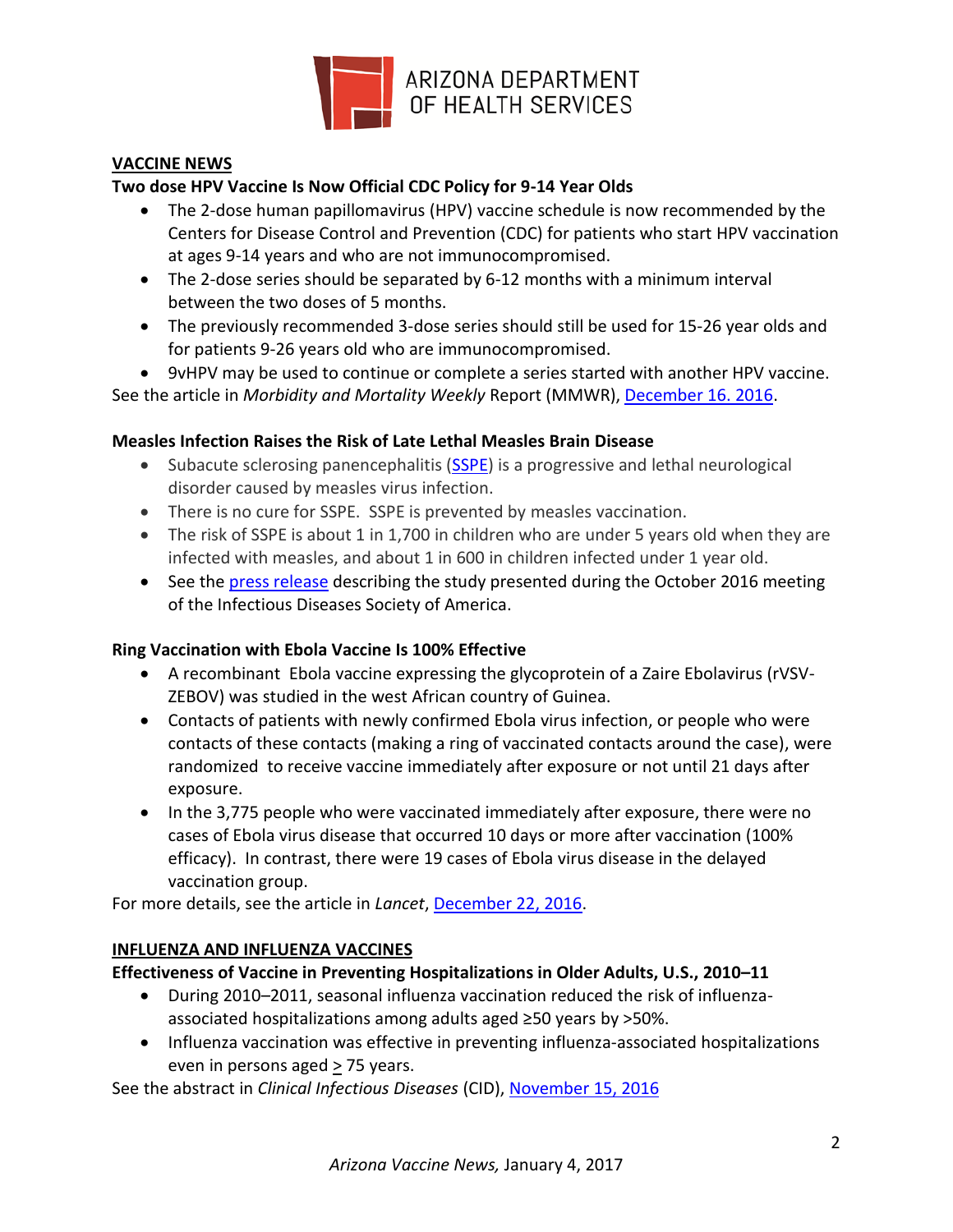

## **U.S. Pregnant Women's Influenza Vaccine Coverage Showing Some Improvement**

- Seasonal influenza vaccine is recommended for all women who will be pregnant during influenza season for their own protection and the protection that it provides their infants for several months after birth.
- Maternal influenza vaccine coverage was 17% in the 2005–06 influenza vaccination season. It rose to 41% by the 2013–14 season.
- During the 2015–16 influenza season, influenza vaccine receipt in pregnant women depended on the health care provider's outreach:
	- $\circ$  63% receipt if the health care provider recommended and offered influenza vaccination.
	- o 38% receipt if the provider recommended it but did not provide it.
	- o 13% receipt if the provider neither recommended it nor offered it.

See the article in *Morbidity and Mortality Weekly Report* (MMWR)[, December 9, 2016.](https://www.cdc.gov/mmwr/volumes/65/wr/pdfs/mm6548a3.pdf)

### **LITERATURE ON VACCINES AND VACCINE-PREVENTABLE DISEASES**

## **Unvaccinated Adults Cost the U.S. an Estimated \$7 Billion a Year**

- Ten vaccine-preventable diseases were analyzed as to their estimated cost in the United States in 2015. The analysis included inpatient and outpatient care, cost of medication and the value of productivity lost from time spent seeking care.
- Influenza was the most costly vaccine-preventable disease, accounting for nearly \$5.8 billion in health care costs and lost productivity.
- Meningococcal and pneumococcal disease was associated with nearly \$1.9 billion in costs, while herpes zoster (shingles) was estimated to have cost about \$782 million.

See the article in *Health Affairs*, [November 2016.](http://content.healthaffairs.org/content/35/11/2124.full.pdf+html)

## **All HIV-Infected Patients > 2 Months Old Need Quadrivalent Meningococcal Vaccines**

- Human immunodeficiency virus (HIV) infected persons are at increased risk of invasive meningococcal disease. All HIV-infected persons > 2 months old need meningococcal quadrivalent conjugated immunization.
- HIV-infected children 2 months-23 months should receive Menveo<sup>®</sup> (MenACWY-CRM) in accordance with the age-appropriate, licensed, multidose [schedule.](http://www.immunize.org/catg.d/p2018.pdf)
- Persons > 2 years with HIV infection who have:
	- $\circ$  Not been previously received a quadrivalent meningococcal vaccine should receive 2 doses of either Menveo® or Menactra® (MenACWY-D) at least 8 weeks apart.
	- o Previously received one dose of meningococcal conjugate vaccine should receive a second dose at the earliest opportunity, provided at least 8 weeks has passed since the first dose.
- After completion of the initial doses of meningococcal vaccines, HIV-infected persons need [booster doses](http://www.immunize.org/catg.d/p2018.pdf) of meningococcal conjugate vaccine throughout life.

For more details, see *Morbidity and Mortality Weekly Report* (MMWR), [November 4, 2016.](https://www.cdc.gov/mmwr/volumes/65/wr/pdfs/mm6543a3.pdf)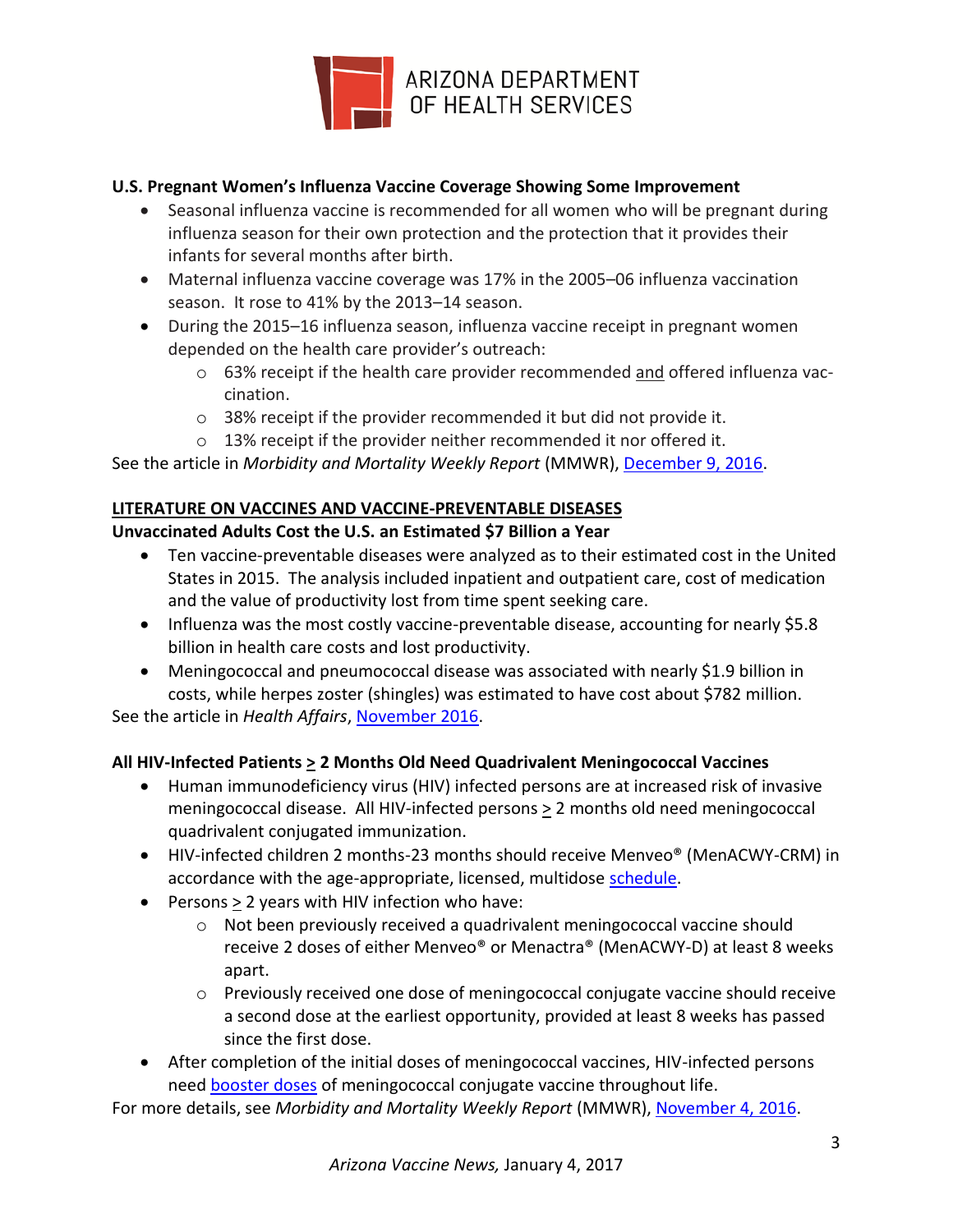

### **Worldwide Measles Cases and Deaths Decreasing Due to Measles Vaccination Efforts**

- During 2000–2015, increased measles vaccine coverage worldwide contributed to a 75% decrease in reported measles cases and a 79% reduction in estimated deaths from measles.
- Measles vaccination during this period is estimated to have prevented 20.3 million deaths.
- In 2015, an estimated 134,200 deaths worldwide from measles still occurred.

See the **article** in MMWR, November 11, 2016.

### **Maternal Prenatal Tdap Gives Infants Better Protection than Maternal Postnatal Tdap**

- Prenatal tetanus, diphtheria, and acellular pertussis vaccination (Tdap) of pregnant women is 85% more effective than postpartum maternal vaccination at preventing pertussis in infants less than 8 weeks of age.
- Tdap receipt at 27–36 weeks gestation is optimal.

See the article in CID[, January 1, 2017.](http://cid.oxfordjournals.org/content/64/1/3.full.pdf?etoc)

### **Expert Review Article of Pertussis in Young Infants Throughout the World**

- The source of pertussis in young infants is most often a family member with a cough.
- At first, young infants with pertussis infection will only have a runny nose, sneezing, a mild cough, and no fever.
- The illness progresses with increased coughing spells, worsening severity of coughing, gagging, gasping, eye bulging, bradycardia, cyanosis, vomiting, and apnea.
- Diagnosis is based on culture/polymerase chain reaction and the presence of high white blood cell count with a large predominance of lymphocytes.
- Deaths relate to high white cell counts, pulmonary hypertension, and pneumonia.

See the entire review article by Dr. James D. Cherry in CID, [December 2016,](http://cid.oxfordjournals.org/content/63/suppl_4/S119.full.pdf?etoc) supplement 4.

### **HPV Vaccine Protects Individuals and Gives Herd Immunity**

- Sexually experienced, 13 through 26-year-old females were followed for HPV vaccination and HPV prevalence from 2006–2014.
- HPV vaccination rates increased from 0% to 71.3%.
- Vaccine-type HPV prevalence changed from 34.8% to 8.7% (75.0% decline).
	- $\circ$  In vaccinated participants, the vaccine-type HPV prevalence decreased from 34.9% to 3.2% (90.8%), showing high vaccine efficacy.
	- o In unvaccinated participants, the vaccine-type HPV prevalence declined from 32.5% to 22.0% (32.3%), suggesting herd protection.

See the [abstract](http://cid.oxfordjournals.org/content/63/10/1281.abstract) in CID, [November 15, 2016.](http://cid.oxfordjournals.org/content/63/10/1281.abstract)

### RESOURCES

## **Pregnant Women and Vaccinations: Resources for Education (CDC)**

- One page [guide](https://www.cdc.gov/vaccines/pregnancy/downloads/immunizations-preg-chart.pdf) to Maternal Vaccination before, during, and after pregnancy.
- [Webpage](https://www.cdc.gov/vaccines/pregnancy/hcp/resources.html) with fact sheets, infographics, flyers, and posters.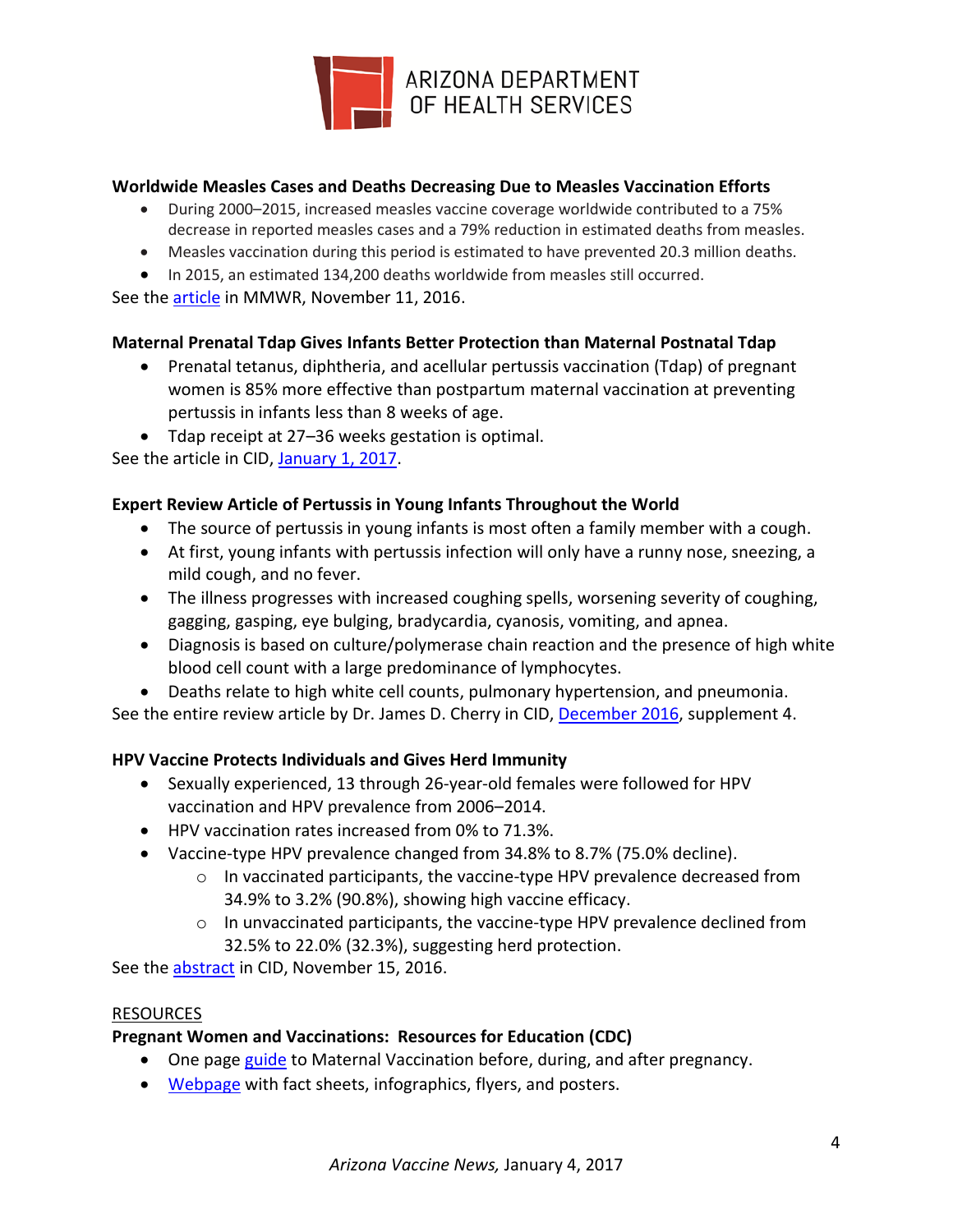

# **Vaccines and Vaccine-Preventable Diseases PowerPoint Slide Sets (IAC)**

Immunization Action Coalition (IAC) has developed slide sets on immunization issues and vaccine-preventable diseases. These presentations include:

- Adolescent Immunizations.
- Common Immunizations Myths and Misconceptions.
- A Photo Collection of Vaccine-Preventable Diseases.
- Vaccination Errors and How to Prevent Them.

See the presentations in pdf documents and find links to request the PowerPoint slide sets at [http://www.immunize.org/resources/res\\_powerpoint.asp.](http://www.immunize.org/resources/res_powerpoint.asp)

### **MMR, DTaP and Varicella Vaccine Coverage in U.S. and AZ Kindergarten Children, 2015**

|           | <b>MMR</b> | <b>DTaP</b> | Varicella |  |
|-----------|------------|-------------|-----------|--|
|           | 2 doses    | 5 doses     | 1 dose    |  |
| US Median | 94.6%      | 94.2%       | 96.1%     |  |
| Arizona   | 94.2%      | 94.2%       | 96.7%     |  |

See MMWR, [October 7, 2016,](http://www.cdc.gov/mmwr/volumes/65/wr/mm6539a3.htm?s_cid=mm6539a3_w) pp. 1057-1064.

### **Vaccine Coverage in U.S. and AZ Children Ages 19-35 Months, 2015**

|         | <b>MMR</b> | <b>DTaP</b> |                                                    | Hepatitis B   Hepatitis A   Rotavirus   Combined |       |                |
|---------|------------|-------------|----------------------------------------------------|--------------------------------------------------|-------|----------------|
|         |            |             | $>$ 1 dose $ >$ 1 Dose $ $ Birth dose $ >$ 2 doses |                                                  |       | vaccine series |
| US.     | 91.9%      | 84.6%       | 72.4%                                              | 59.6%                                            | 73.2% | 72.2%          |
| Arizona | 90.6%      | 83.7%       | 78.0%                                              | 58.6%                                            | 75.1% | 72.3%          |

See MMWR, [October 7, 2016.](http://www.cdc.gov/mmwr/volumes/65/wr/mm6539a4.htm?s_cid=mm6539a4_w) pp. 1065-1071.

## VACCINE SAFETY

## **Acute Demyelinating Events after Vaccines**

- There have been case reports of transverse myelitis (TM) or acute disseminated encephalomyelitis (ADEM) occurring after vaccination, but a causal association has not been established.
- Using a case-control study to examine all cases of TM and ADEM in the Vaccine Safety [Datalink,](http://www.cdc.gov/vaccinesafety/ensuringsafety/monitoring/vsd/index.html) an excess risk of TM and ADEM was calculated for each vaccine.
- After examining nearly 64 million vaccine doses, only 7 cases of TM and 8 cases of ADEM were vaccinated during a period where the case had received a vaccine 5–28 days prior to their onset of symptoms.
- There was no statistically significant elevated risk of immunization before the onset TM.
- For ADEM, there was no statistically significant increased risk following any vaccine except for Tdap (adolescent and adult tetanus, reduced diphtheria, acellular pertussis) vaccine.
	- $\circ$  This possible association of ADEM with Tdap vaccine is not likely to be more than 1.16 additional cases of ADEM per million vaccines administered.

See the **article** in CID, December 1, 2016.